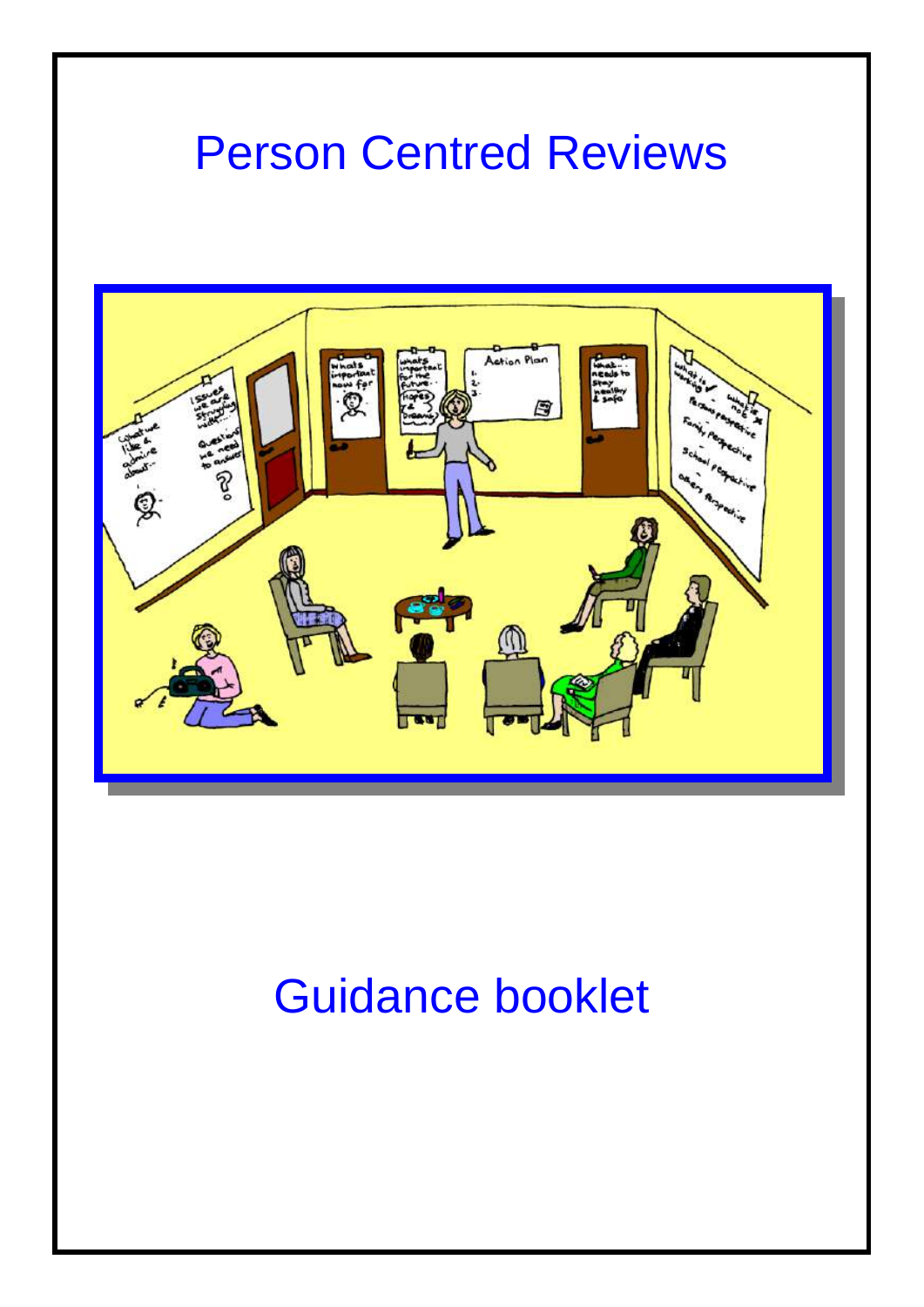## Arranging the meeting

This Guide Book is to help parents and carers of young people with Education and Health Care Plans understand what is meant by a Person Centred Review. It also aims to help parents and carers prepare for the meeting, so that they can contribute fully to the process, whilst supporting the young person in the best ways, so that they too can contribute fully.

A person centred approach should ensure that the people who use services have positive control over their lives. Using person centred thinking means it is more likely that information gathered will be used and acted on and that the lives of the people who use services will improve.

The meeting will be set up, and managed, by someone who is likely to be known by the young person and the family. Their role is to 'facilitate' the meeting, this means to prepare for the meeting and to make sure that everything happens smoothly on the day. They are referred to in this booklet as 'the facilitator'.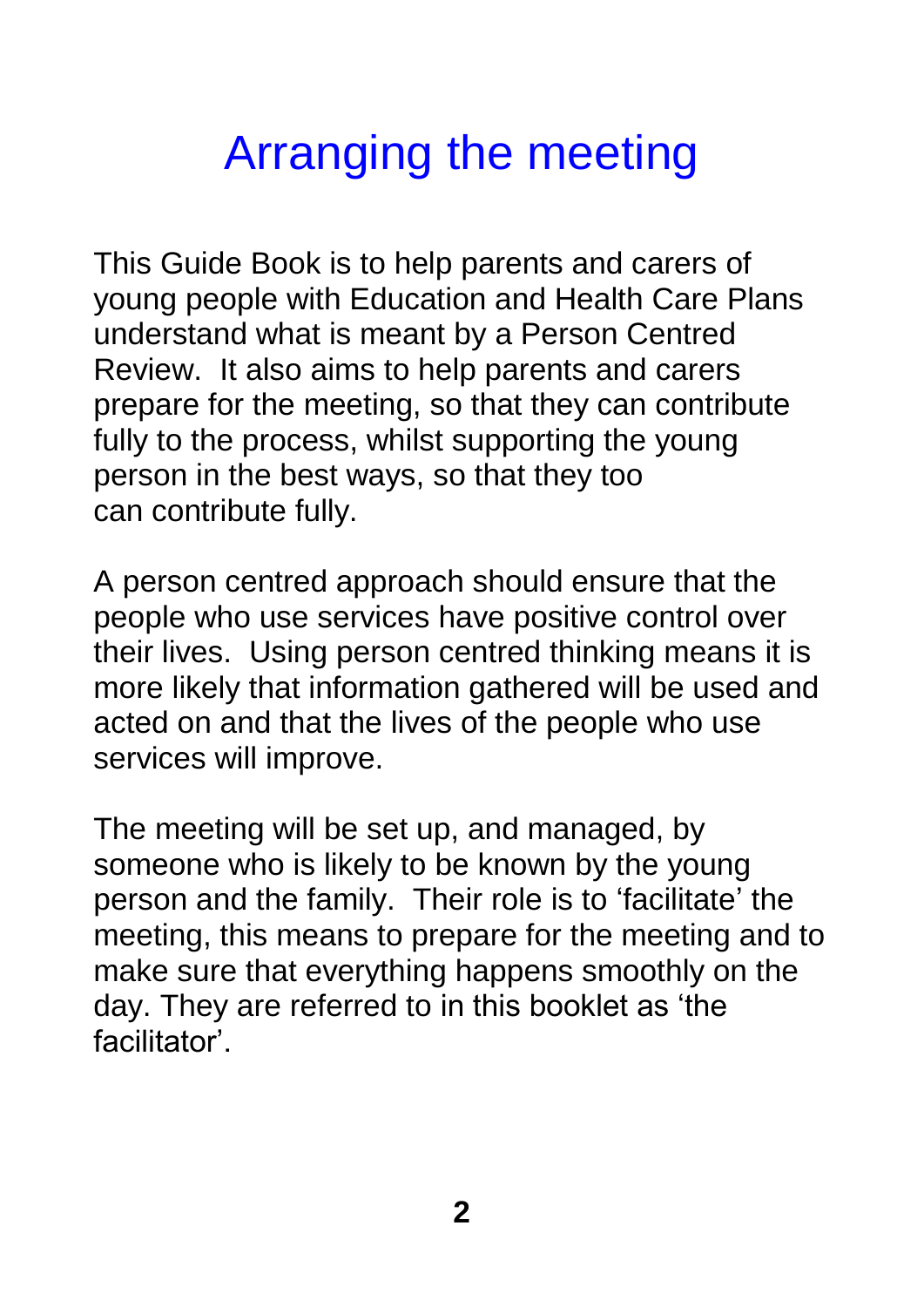#### Before the Meeting

**The facilitator will support and understand a person centred approach**

**The process of the meeting should be explained to the young person, including their role in their meeting**

**If the young person has a Person Centred Plan and/or Health Action Plan, the information should be gathered to inform the review**

**The facilitator will check with the young person how they want to communicate at their meeting and how they want others to communicate with them**

**Everyone should be informed that the meeting will be a person centred review and that it may be different to previous experiences**

**Everyone should be informed of the time of the meeting and of the importance of being on time**

**The facilitator will ensure there is enough time for preplanning**

**The young person should have help to decide on whether to have refreshments and to choose them**

**The young person should be asked if they would like any background music playing at their review**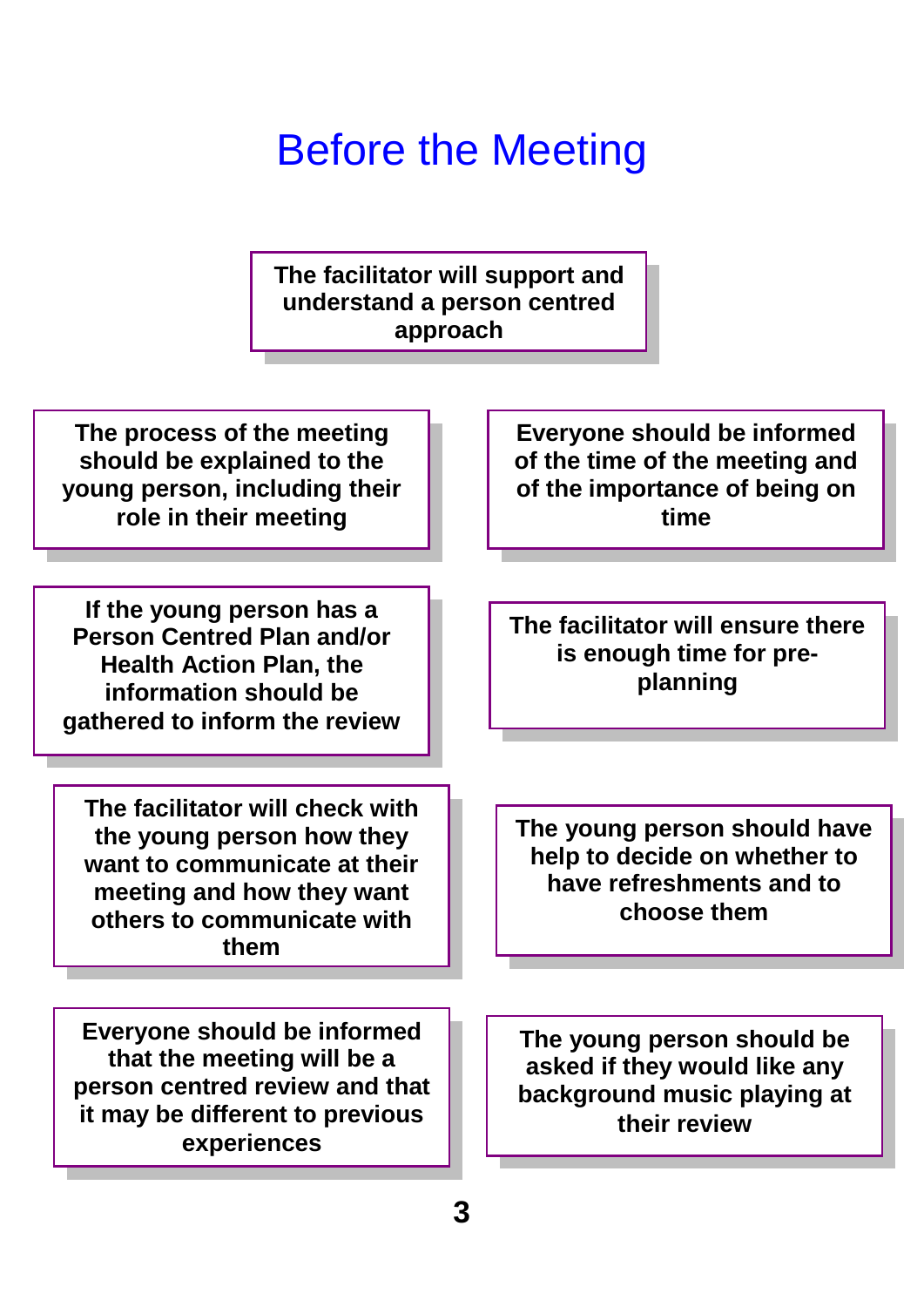## Getting Started

#### At the meeting it is the facilitator's job to:

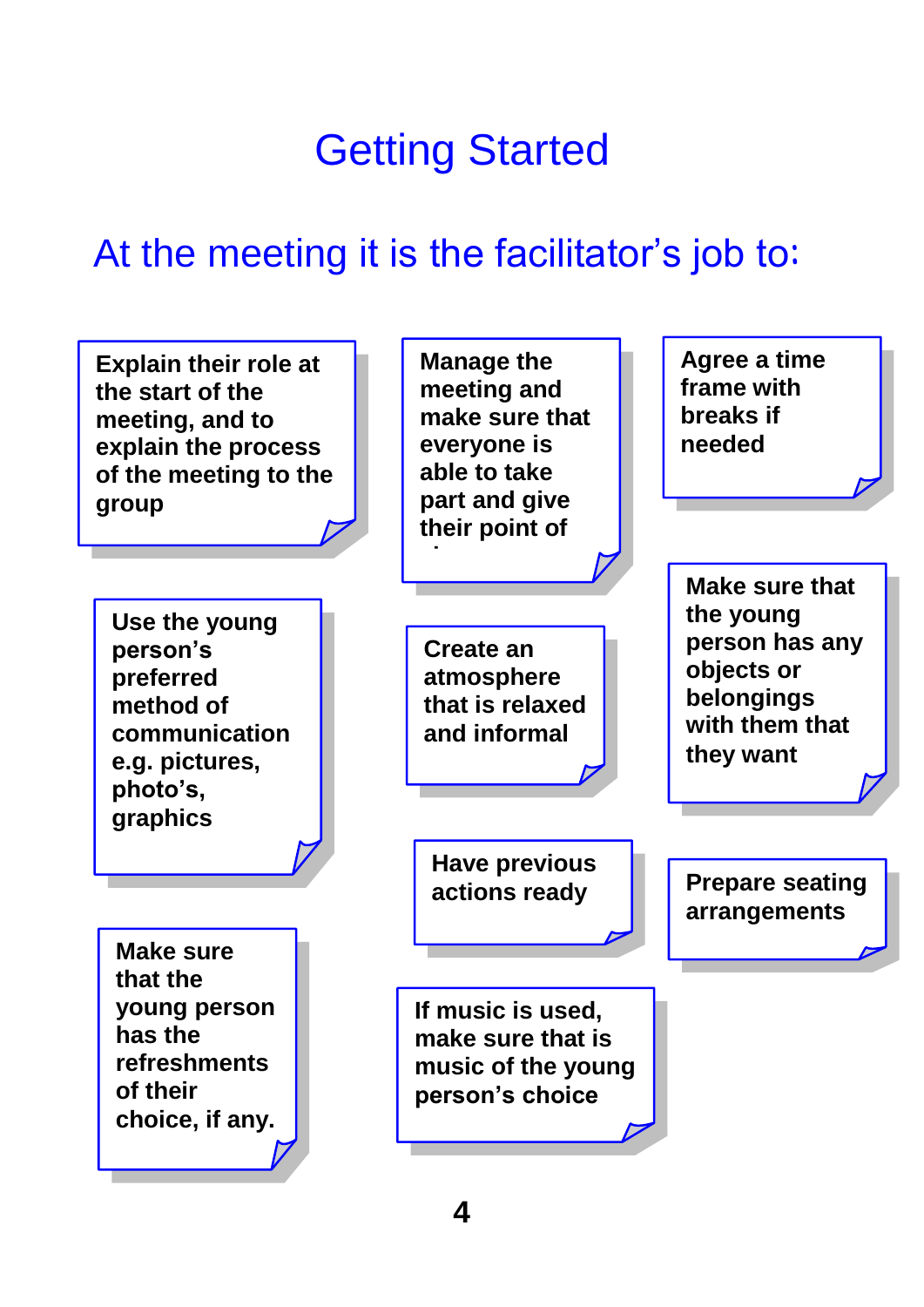#### A review meeting following a person centred approach will:

- Ensure that everyone, including the young person, has an opportunity to have their say.
- Ensure a visual record of what is being said is produced with no hidden agendas.
- Encourage people to add to each other's comments.
- Stop people reading from impersonal documents or reports.
- Use other visual aids e.g. pictures or video clips to help the person understand more easily what is going on.

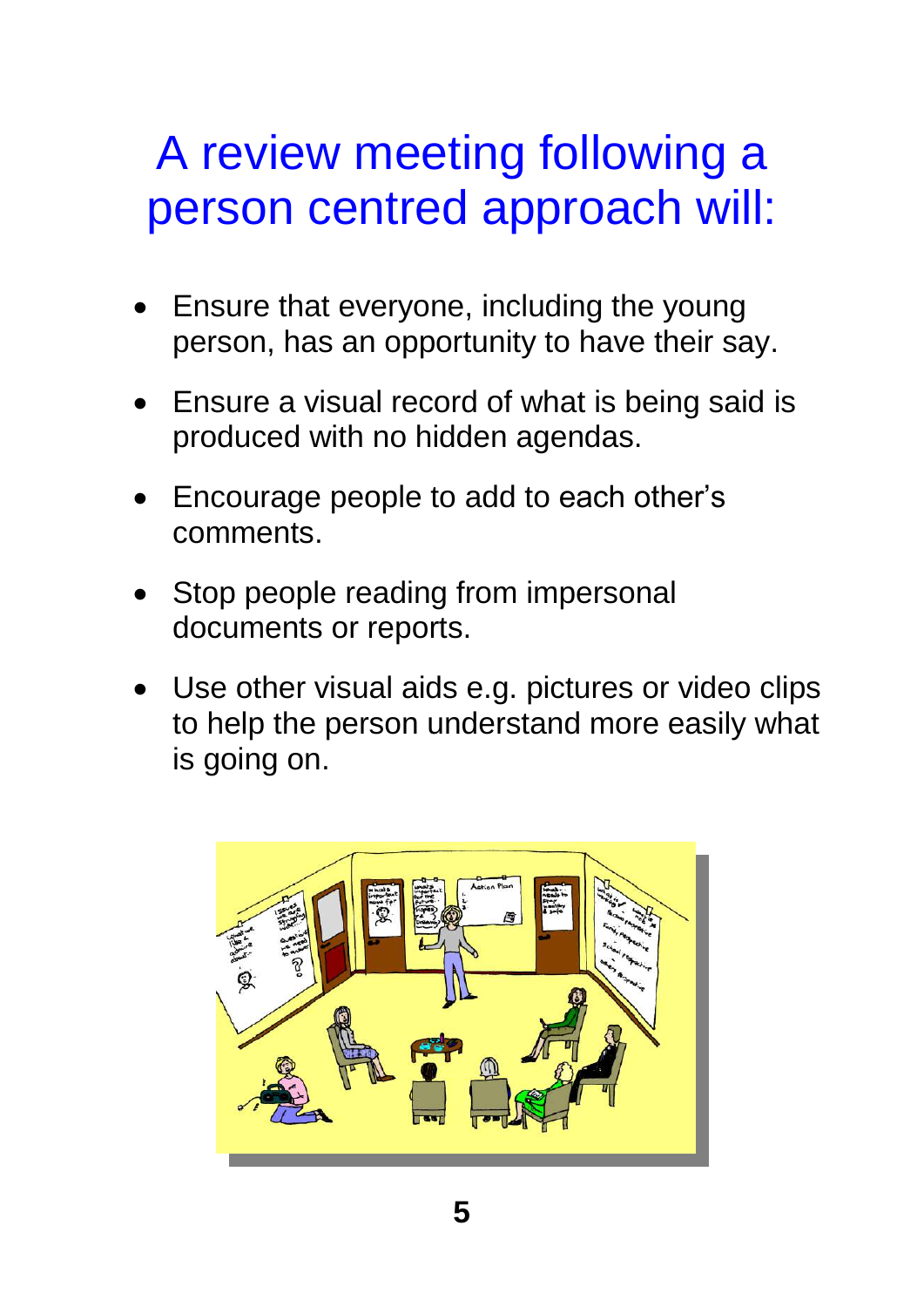# Ground rules

The ground rules for the meeting will have been discussed with the young person beforehand and written on the flip chart, or on paper, ready to be written up at the meeting.

Others can then be invited to add some of their own ground rules to the list. It is important that everyone understands and agrees them.

It's also a good idea to decide who will be responsible for making sure everyone sticks to them. This is not as easy as it sounds especially when people are in full flow.

Example rules:

- Smelling mistooks are ok
- Phones off/silent
- Five-minute rule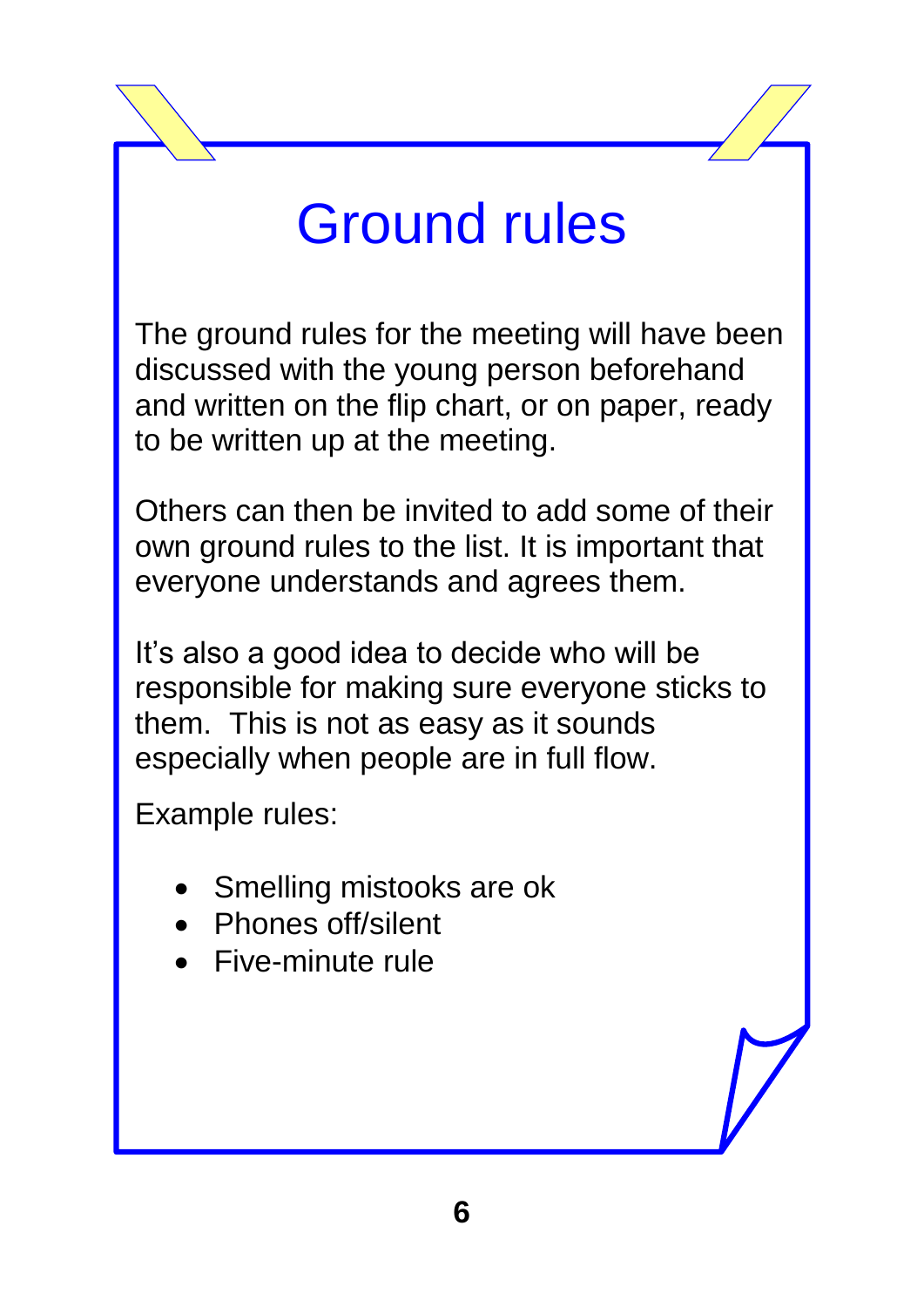## Who is here?

Whoever is facilitating the meeting will ask people to either say who they are and write their names on the flip chart paper, or invite people to write their names themselves.

Another way of to do this is to ask people to bring a photograph of themselves ready to stick onto the flip chart paper.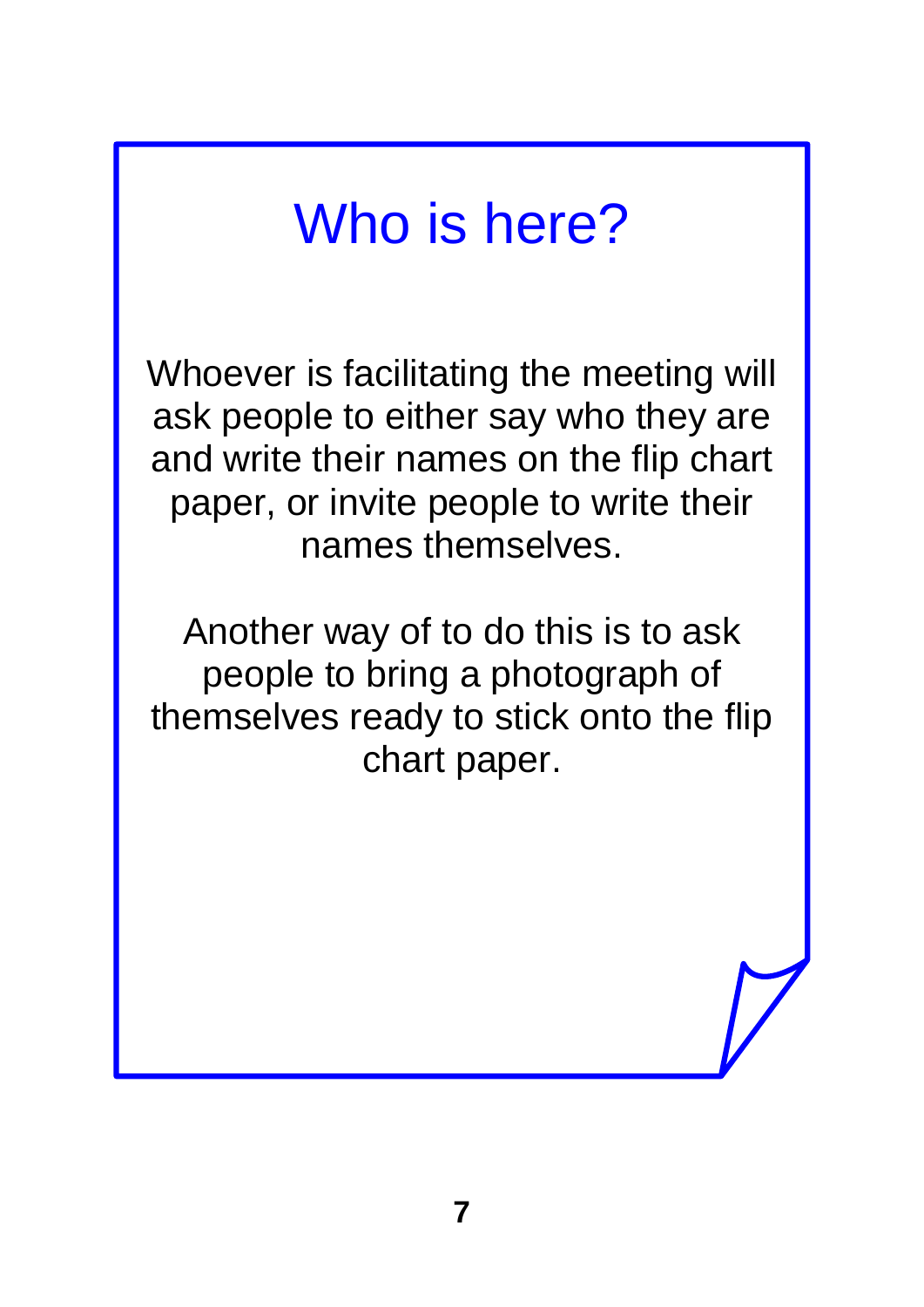At this point everyone will be invited to contribute their views at the same time, on all of the following headings.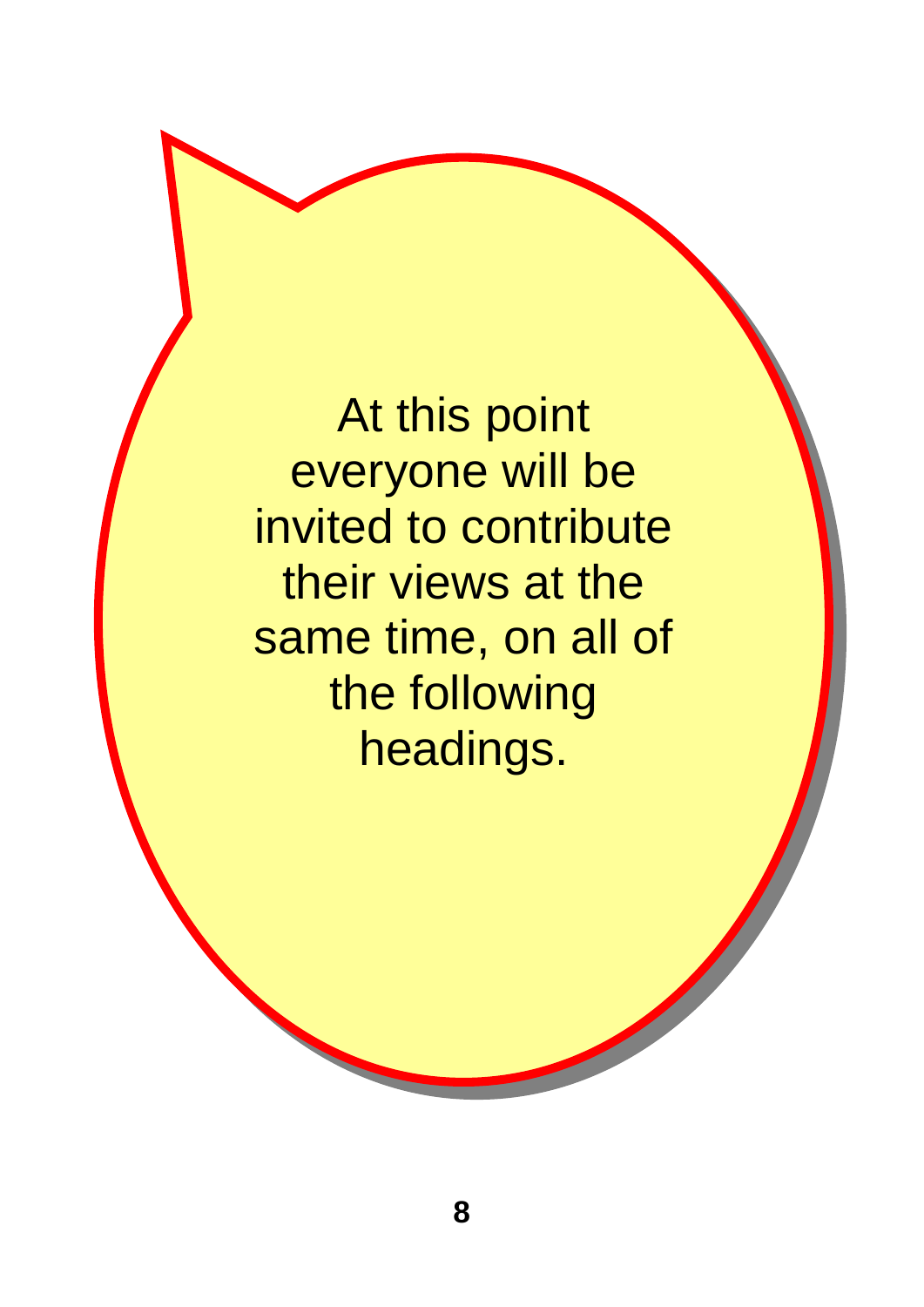## What we like and admire about……………

The facilitator may have already written things already said about the young person from a previous person centred plan, or other sources before the meeting.

People will then be invited to add things at the meeting.

It is also important to include the young person's talents and skills as a good way to help others see the young person before the disability.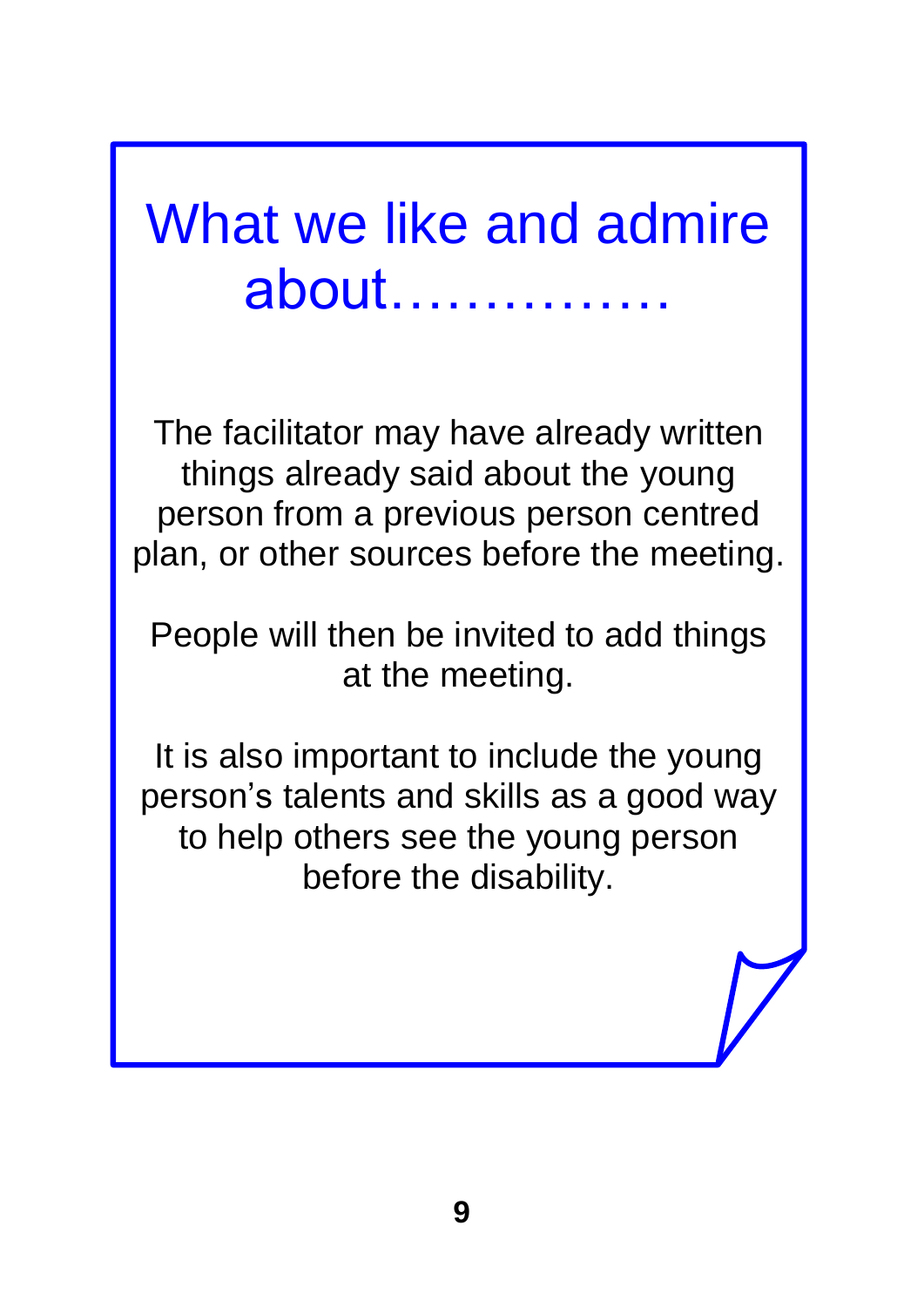What is important to……………

The facilitator will take what is important to the young person from their plan and add them here.

The group don't need to ask why they are important but acknowledge them.

They will include the things that the young person wants to happen in the future as well as things that are already happening.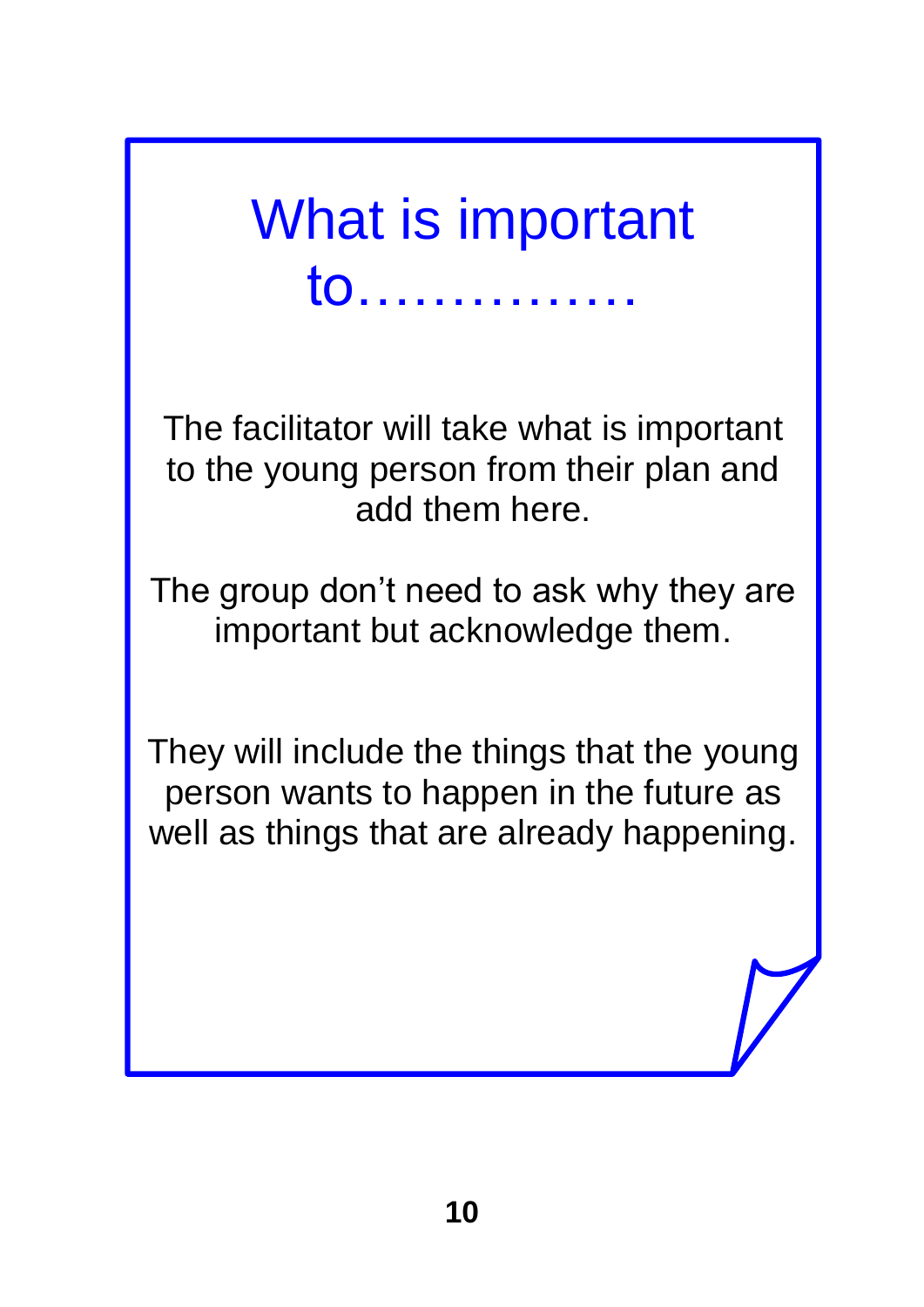## Questions to ask Issues to resolve

This sheet is for anything that people are not sure about.

Things that are not happening for the young person.

Differences between people involved in the young person's life.

Anything that doesn't make sense.

Anything we need to go away and find out about.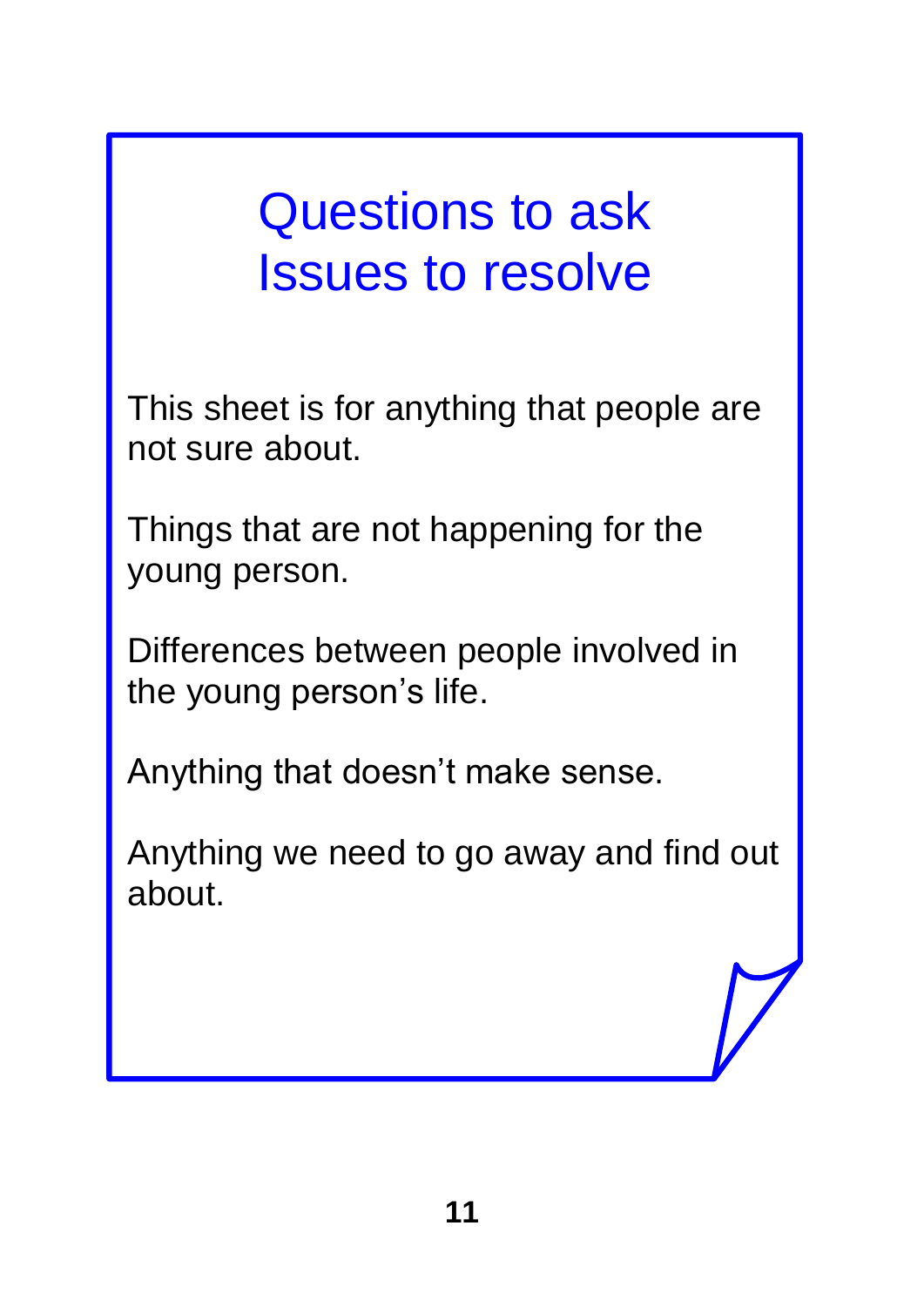# What is working?

From:

The young person's perspective.

The family's perspective.

Others' perspective e.g. Staff, Social Worker, or other professionals.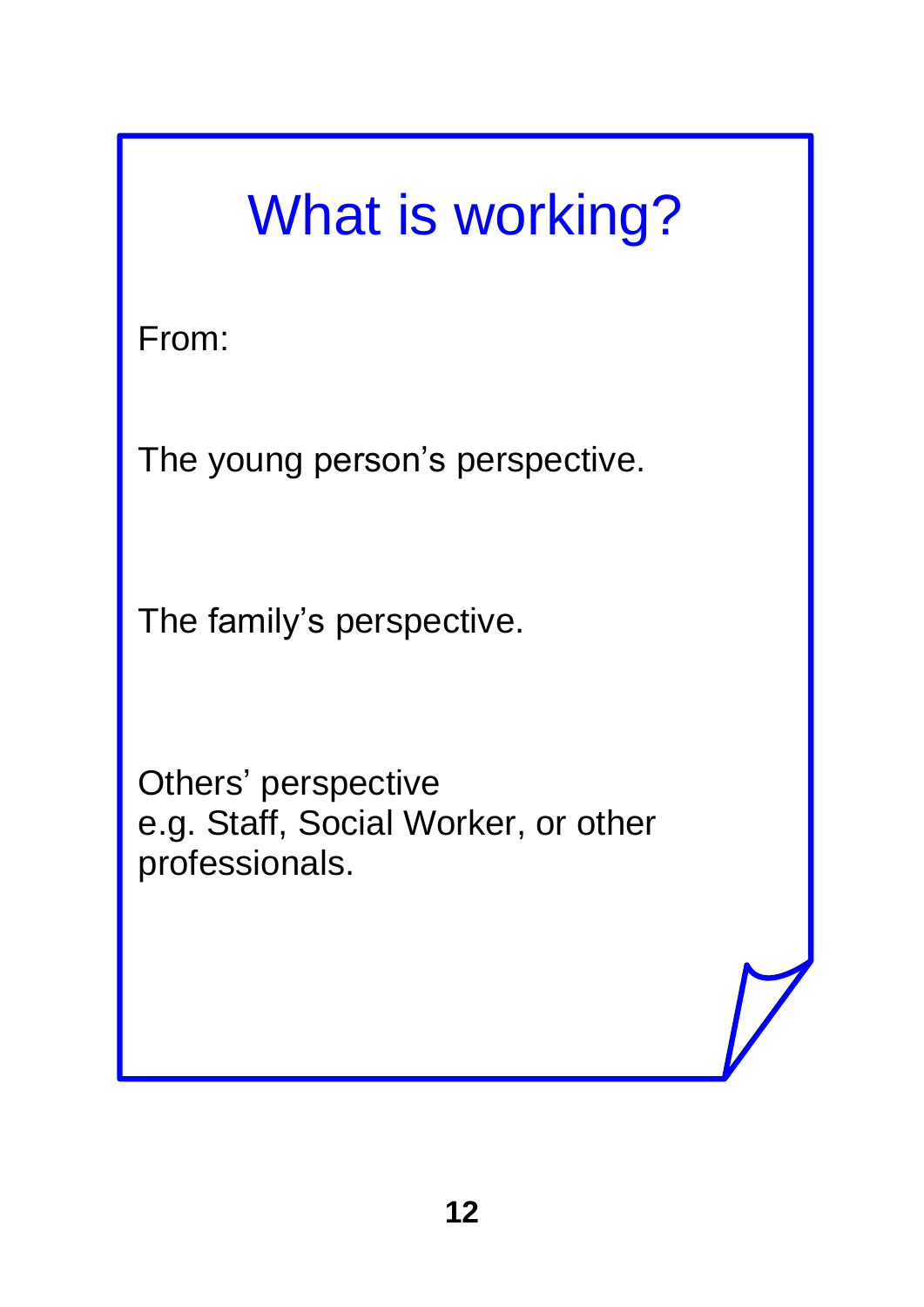# What is not working?

From:

The young person's perspective.

The family's perspective.

Others perspective e.g. Staff, Social Worker, or other professionals.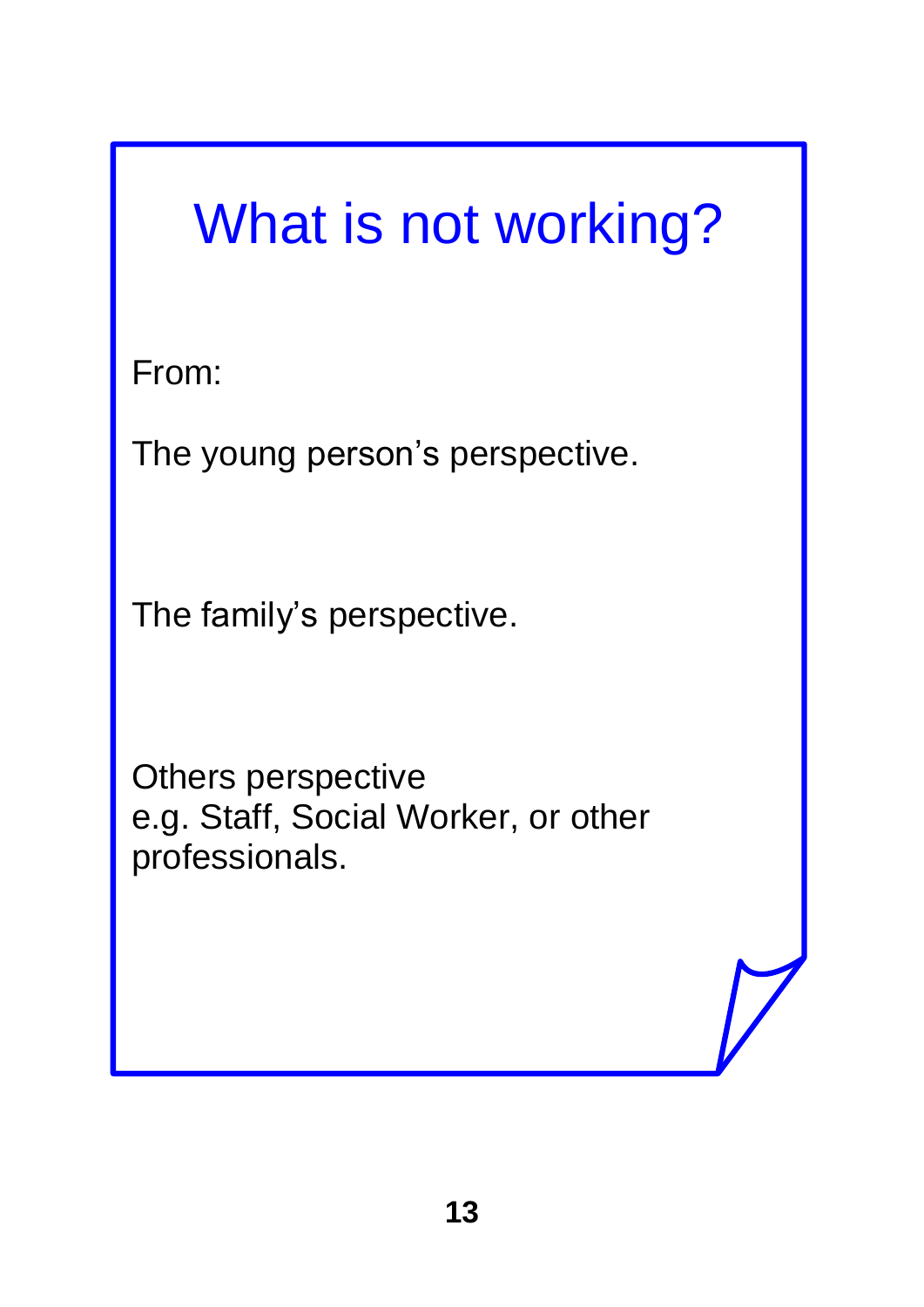What support does …………… need to stay healthy & safe?

These are the things that the young person needs support with (important for) and may be recorded in their person centred plan.

Support could be things that people need to know about the young person's health.

It may be useful to refer to the young person's health action plan or how the young person communicates.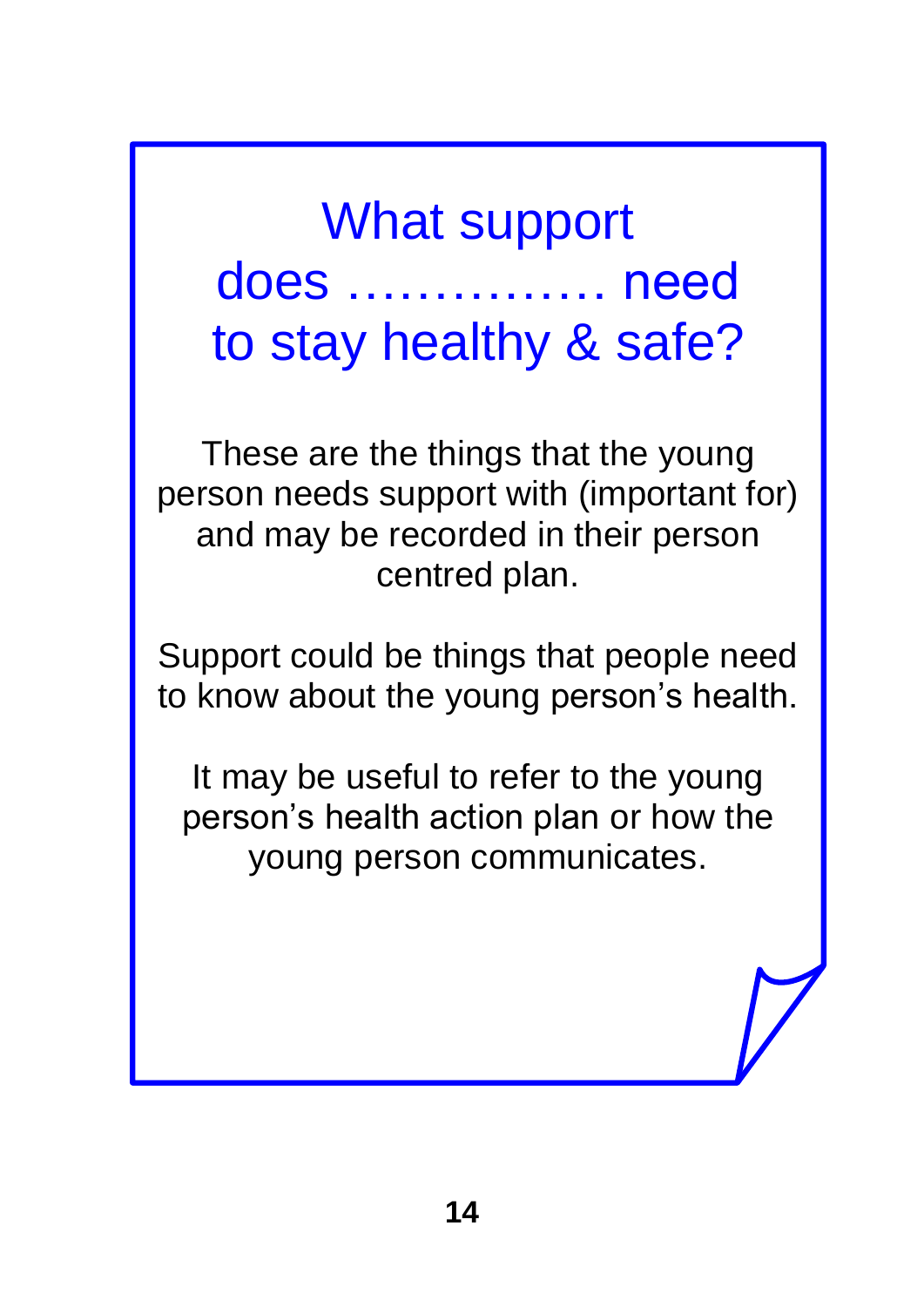## Action Plan

Now that information has been recorded it is time to start action planning.

The facilitator will start with:

What is not working?

#### Then

Questions to ask, issues to resolve

#### Then

Information under the remaining headings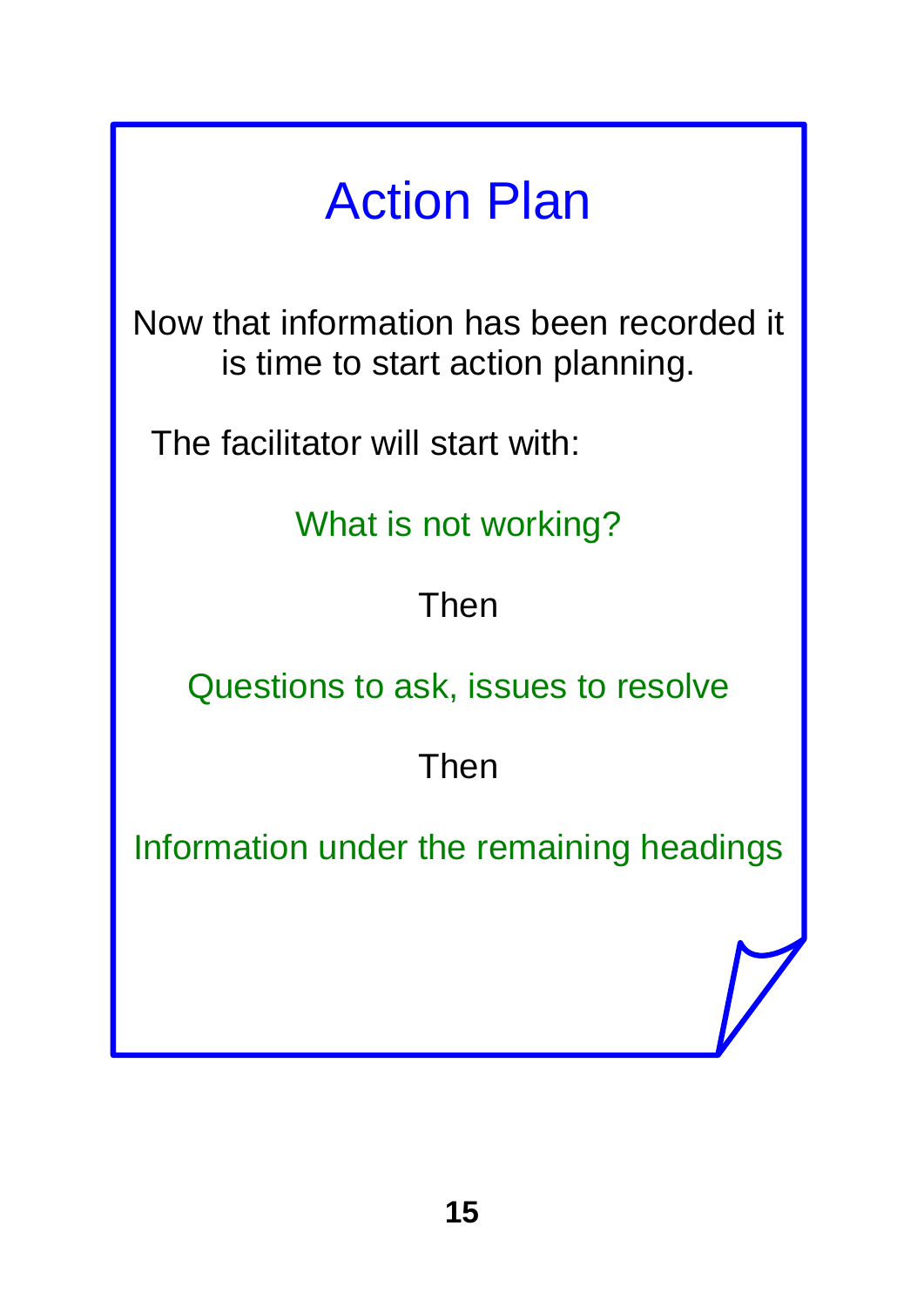#### The Action plan should look like this:

| <b>What</b>               | <b>Who</b>                                   | <b>When</b>                           | <b>Check</b>                   |
|---------------------------|----------------------------------------------|---------------------------------------|--------------------------------|
| What needs<br>to be done? | Who will<br>make sure<br>that it<br>happens? | When will<br><i>it be done</i><br>by? | Who will<br>check and<br>when? |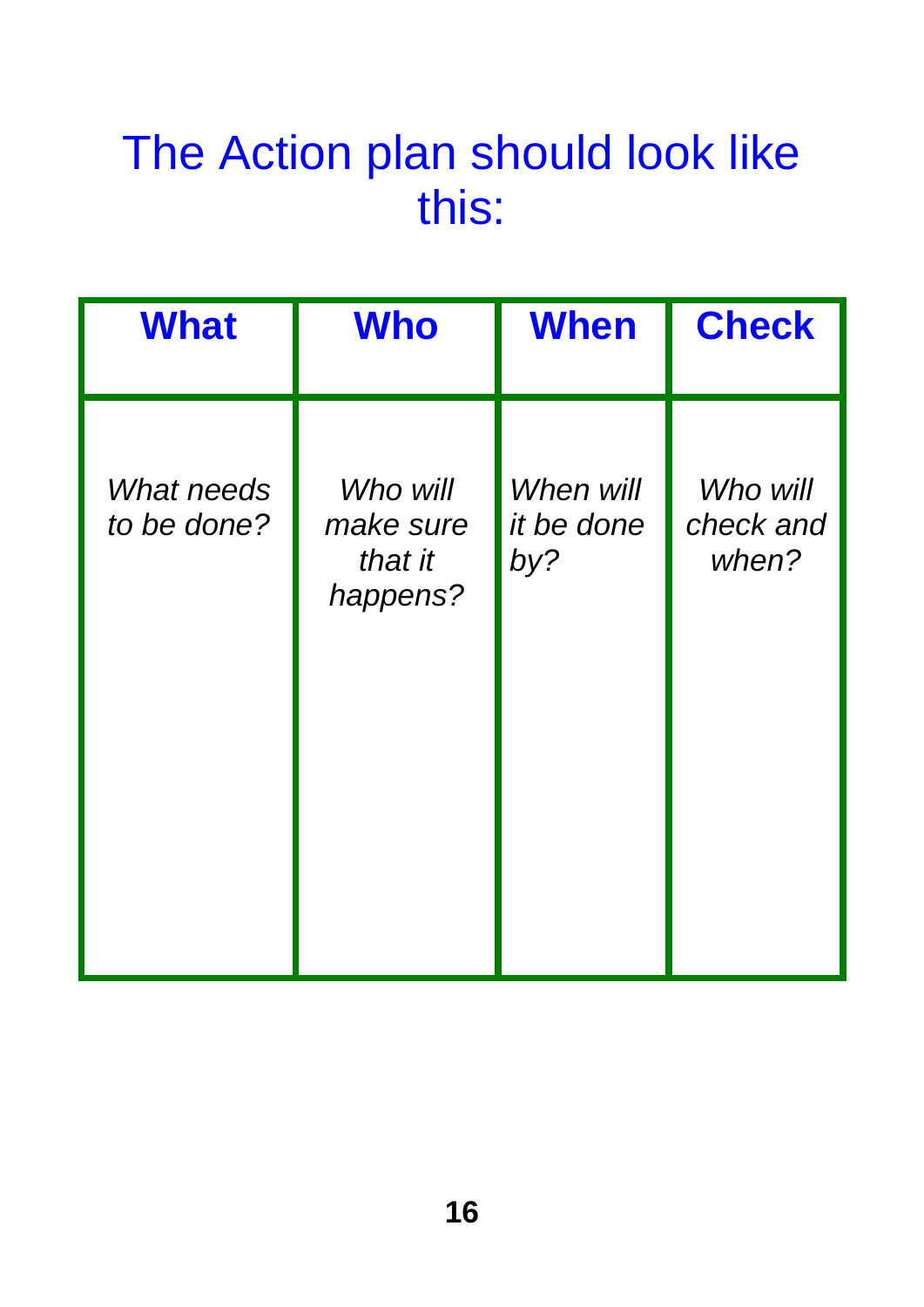#### At the end of the meeting the facilitator will:

- Check who will write up the notes from the meeting and distribute them, including the action plan.
- Ask the group for their reflections on the meeting.
- Carefully take down the flip chart paper and give them to the person who will be writing them up.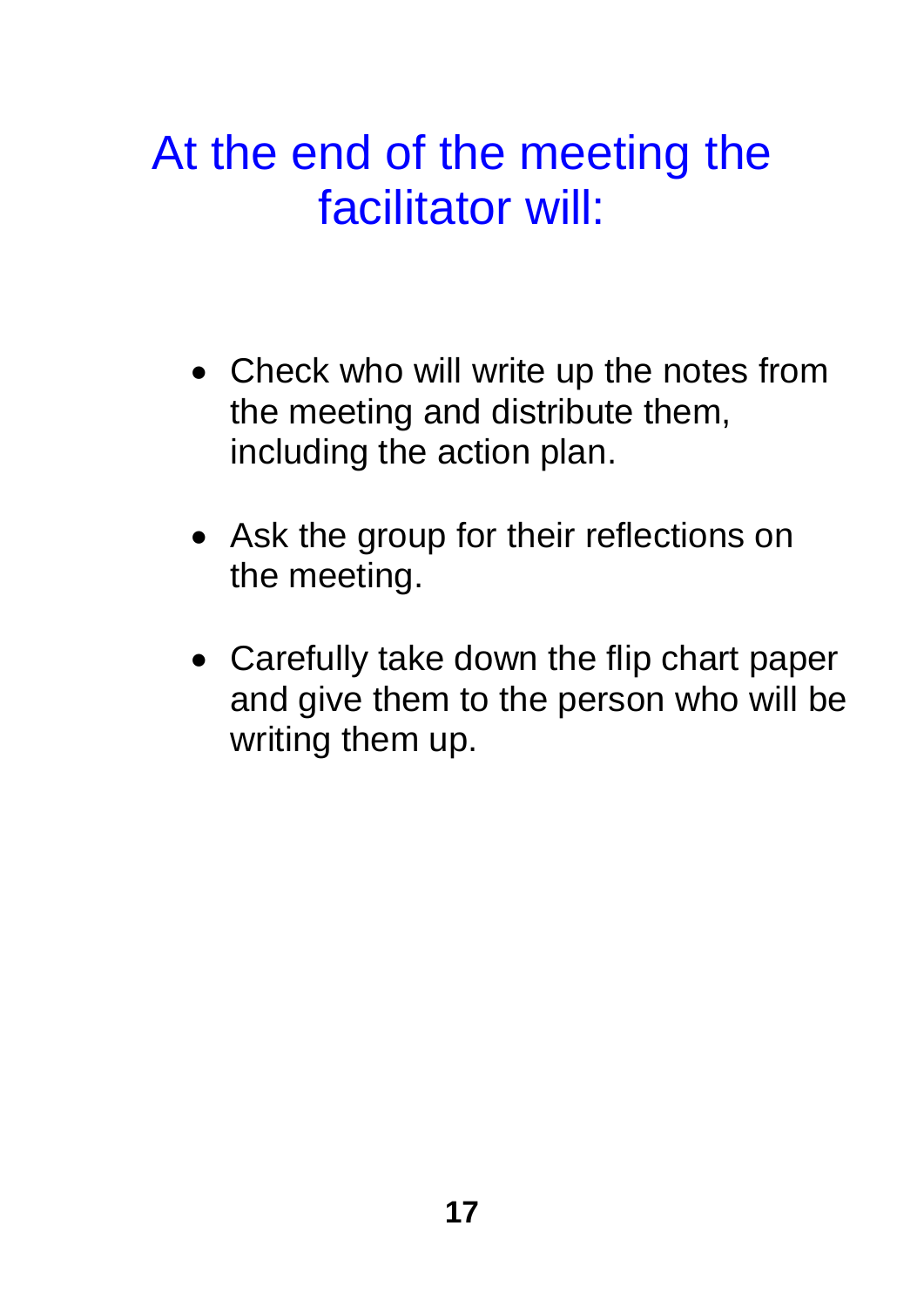## It is the Facilitator's responsibility to:

- Check the venue is suitable before the meeting.
- Make sure the room is ready and comfortable before people arrive.
- Make sure the young person and their family/carers are there.
- Make sure "just observers" do not attend the review - everyone present should be contributing.
- Stick to the ground rules.
- Stick to the process.
- Read out what people like and admire.
- Ensure additional important information that emerges is recorded on the appropriate sheet.
- Complete an action plan, including what, who & when.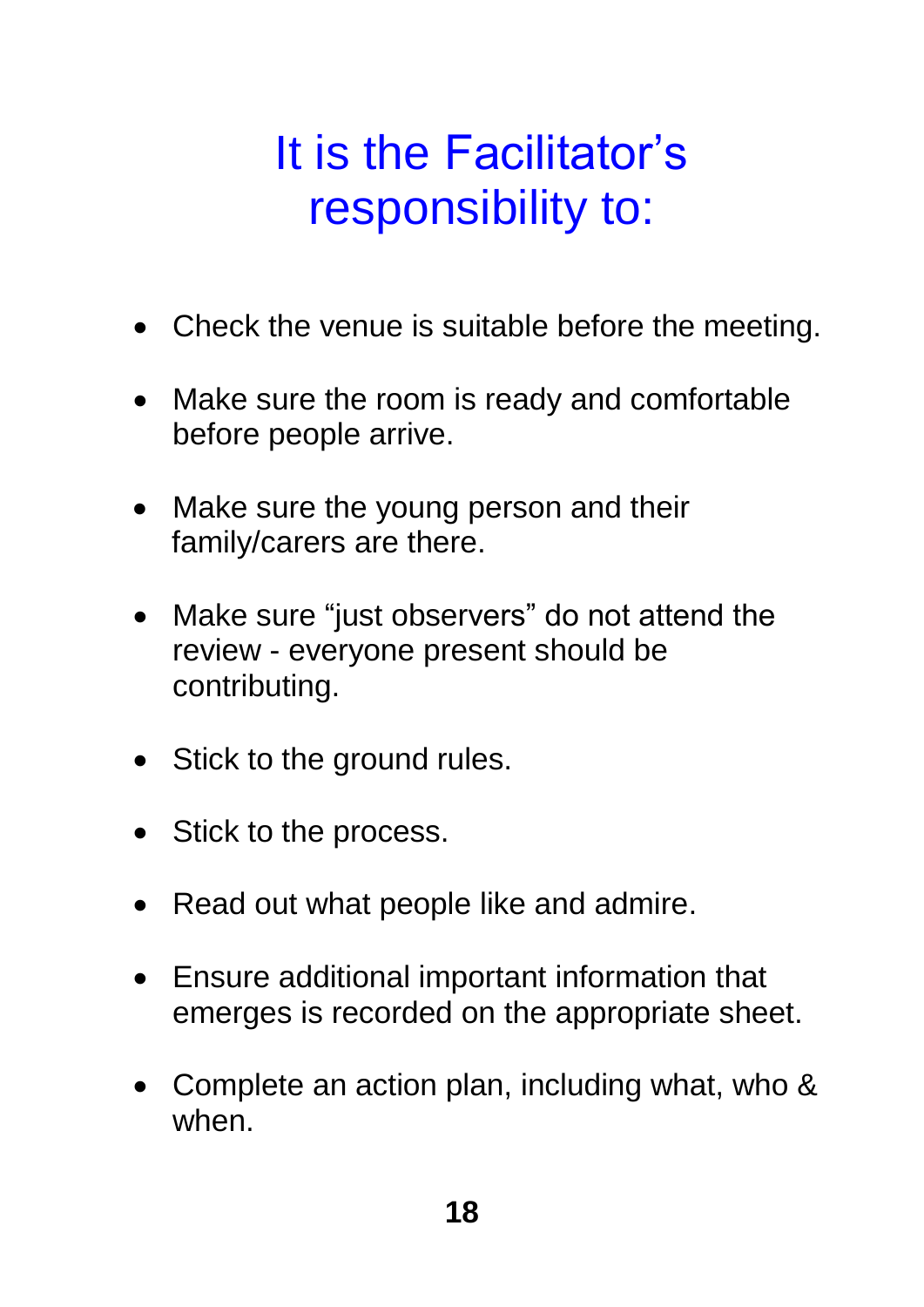## What do I need to do?